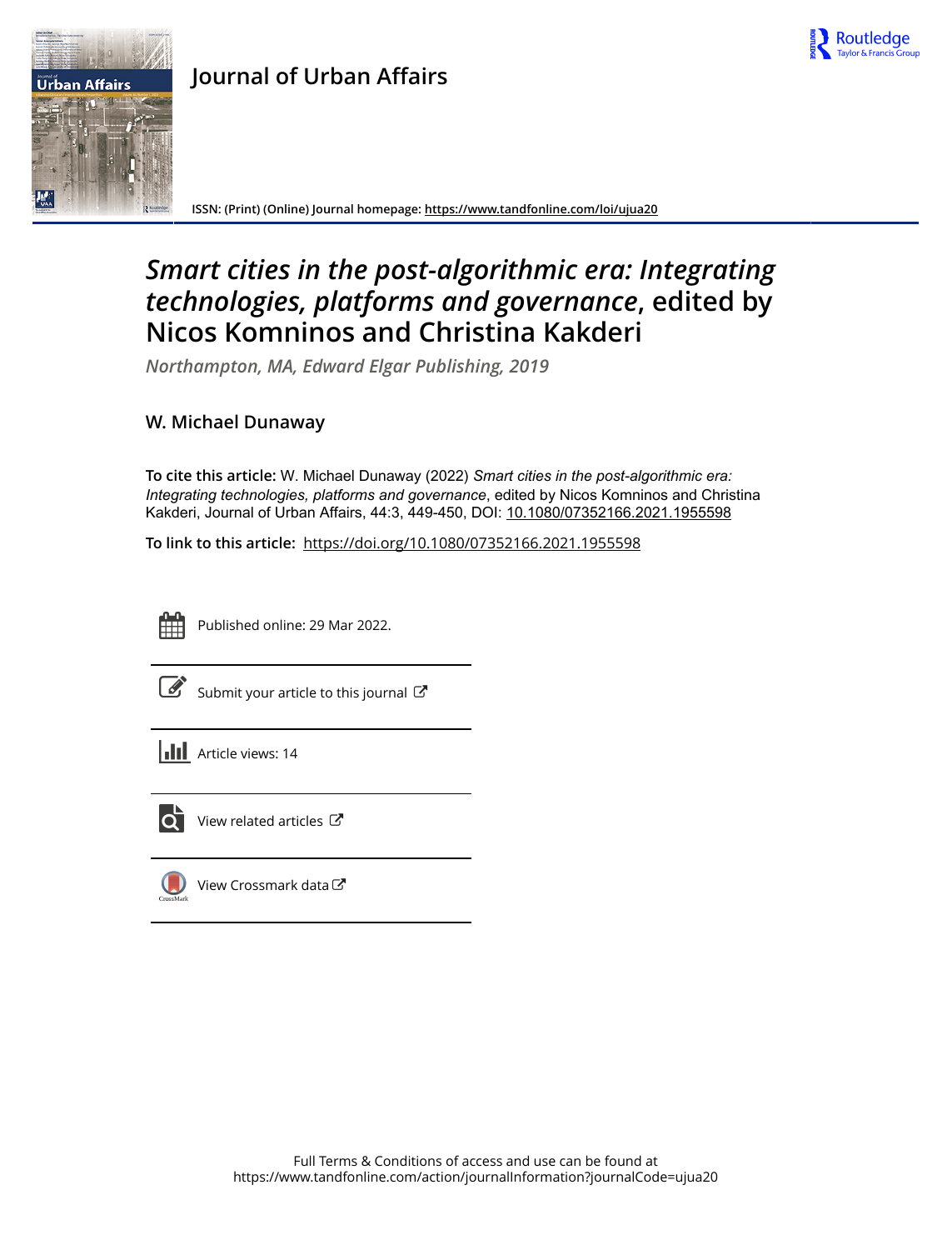text for a variety of courses in the fields of geography and urban studies. It is truly a valuable "handbook" of displacement for many fields of study.

> Aysegul Can *Istanbul Medeniyet University*  aysegul.can87@gmail.com http://orcid.org/0000-0002-1794-5989

© 2021 Urban Affairs Association https://doi.org/10.1080/07352166.2021.1954850

Check for updates

## *Smart cities in the post-algorithmic era: Integrating technologies, platforms and governance*, edited by Nicos Komninos and Christina Kakderi, Northampton, MA, Edward Elgar Publishing, 2019

This book is a compilation of 13 essays on the emergence and evolution of the "smart city" over the last 20 years. The focus is on the experience among European nations and cities; the editors and most of the authors hail from European and UK universities and countries, although two (Carlo Ratti and Fabio Duarte) also lead the Senseable City Laboratory at MIT. This distinction is important insofar as the European Commission and nations have been actively engaged in smart city initiatives since the very beginning of the 21st century, and have rich and diverse experiences in the field. As one chapter observes, "at least 240 European cities with populations of over 100,000 are committed to the pursuit of smart city objectives," though it also notes that the smart city concept "remains contested, with many of its aspects largely unexplored" (p. 217). The book is presented in three sections that address a range of issues relevant to the current state of smart cities including technology adoption, data integration and policy, technology governance, and social impact, among others.

An introductory essay explains the basic argument for a "post-algorithmic" understanding of smart city evolution and goals and also provides a succinct summary of each of the succeeding chapters. The three individual sections are titled, respectively, "Smart Cities, Algorithmic Logic, and the Quest for Intelligence," "Smart Cities at the Crossroads of IoT, Social Media and Data Science," and "Smart Cities, Participatory Governance, and Digital Platforms." Each of the sections provides four chapters from separate authors and institutions that delve more deeply into the basic concepts.

Within this organizational structure, the book provides a comprehensive overview of most of the challenges—and some of the approaches and solutions—that have characterized the smart city movement over the last 2 decades. The 12 essays collectively address the more "traditional" challenges of smart cities, including: conceptual foundations and research (Chapter 2: Mora, Reid, Algelidou); citizen-centric, bottom-up design and governance models (Chapter 3: Attroiko); cloud computing, sensor networks, IoT, and data analytics (Chapters 6: Loscri, Mitton, Petrolo; and Chapter 7: Vakali, Moustaka); and the evolution of the "Vision Zero" concept as a specific smart city goal (Chapter 13: Kakderi). Chapter 10 (Angelidou and Mora) offers a list of recent case studies in successful implementation of smart city technologies and systems based on concepts of spatial planning (all are European cities).

The authors take an expansive view of what makes a city smart, emphasizing in the Introduction that "the promise of smart cities is that they can address more effectively complex contemporary problems of growth and sustainability and provide more intelligent systems of decision-making and innovation" (p. 1). The title itself establishes an interesting perspective, given that the "postalgorithmic era" is more an aspiration than a reality at this point. The introductory chapter explains that the algorithmic logic that is the foundation for the collaboration technologies driving city intelligence (digital platforms, IoT [Internet of Things] sensor systems, social media, blockchain,